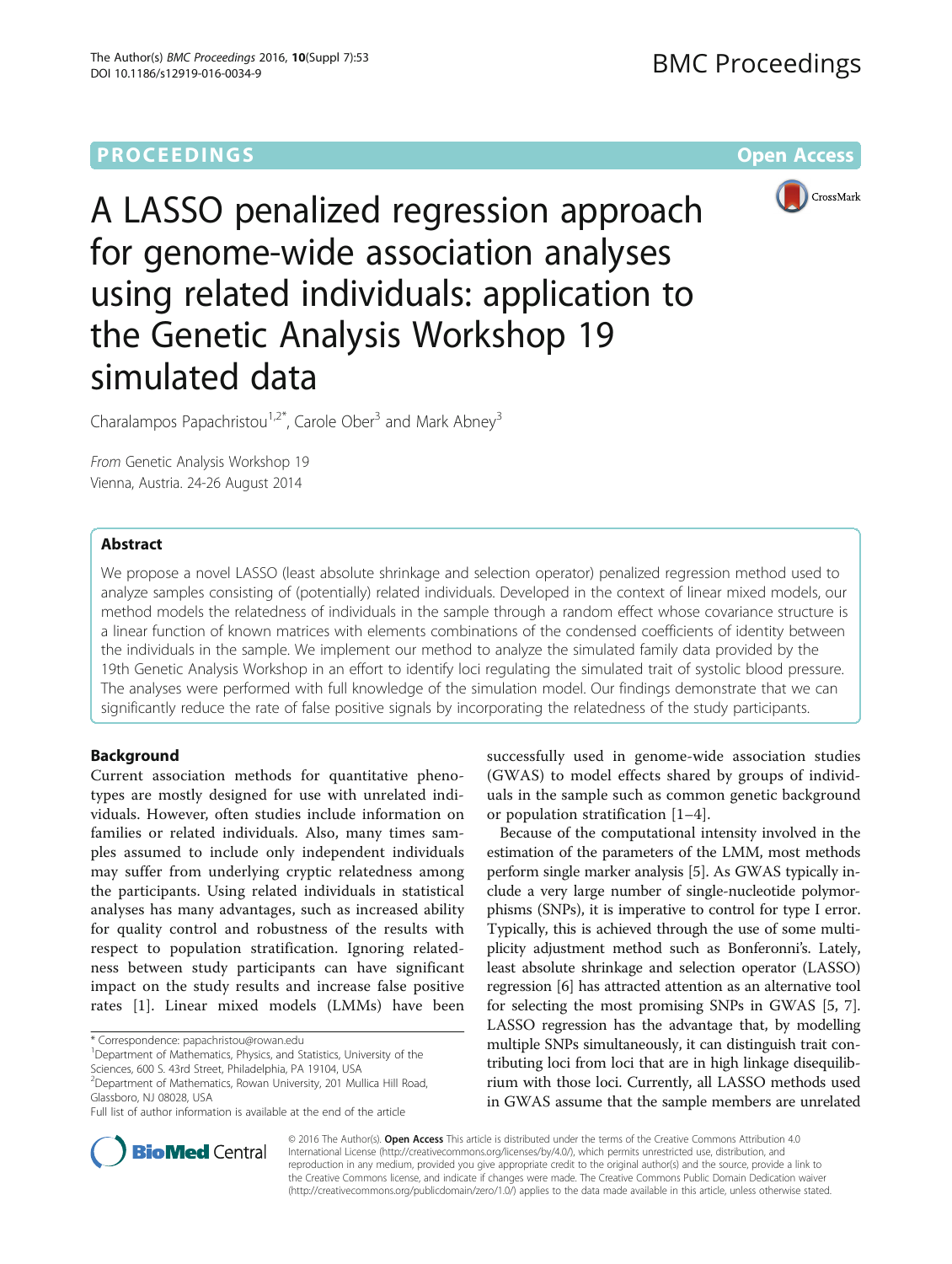<span id="page-1-0"></span>to each other. However, this may not be true as often genetic studies recruit multiple members of families. As such, researchers usually restrict analyses to seemingly unrelated members of the samples. Alternatively, one can first run analyses based on LMM to remove the effects of relatedness among individuals and then use the residuals of these analyses to fit the LASSO models [\[7\]](#page-5-0). These approaches, however, can lead to loss of power as they make suboptimal use of the data. Thus, a LASSO version that accounts for potential relatedness between study subjects is needed.

We have developed a new association method that combines LMM and LASSO to capitalize on the benefits of both approaches. Our method handles multiple markers and models (potential) common genetic background among individuals through the use of a random polygenic effect. It employs a LASSO algorithm [[8\]](#page-5-0) to estimate the model parameters and ultimately select loci potentially important in the regulation of a quantitative phenotype. We analyze all 200 replicates of the simulated family data available by the  $19<sup>th</sup>$  Genetic Analysis Workshop (GAW19) [\[9](#page-5-0)] to study the properties of the method with regards to its ability to yield true signals while maintaining low false positives.

### Methods

Consider a sample of  $n$  (potentially) related individuals. Let  $y = (y_1, ..., y_n)$  be the vector of the phenotypic values of the quantitative trait of interest. We assume that for each person  $i$  the value of his/her phenotype is determined (potentially) by a number, say S, of (diallelic) loci/ SNPs, hereafter referred to as quantitative trait loci (QTLs). Furthermore, the trait is also influenced (potentially) by K known covariates  $X_i$ ,  $i = 1,..., K$ , (eg, age). In addition, there is some environmental effect or residual, denoted as  $e_i$ . Finally, we suppose the phenotype is affected by a number of other loci whose collective (random) polygenic effect on the trait is denoted as  $u_i$ . Assuming additivity across all effects, the overall phenotypic value of a person is

$$
y_i = \beta X_i + \gamma Z_i + u_i + e_i \tag{1}
$$

where  $\beta = (\beta_1, ..., \beta_K)$  is a vector of unknown coefficients for the covariate fixed effects,  $\gamma = (\gamma_1, \ldots, \gamma_s)$  is a vector of unknown coefficients of the fixed effect of the SNPs,  $Z_i = (z_1, ..., z_L)$  a vector of 0, 1, or 2 s, denoting the number of copies of the disease (minor) allele carried by the individual at each of the loci. Note that, if a SNP does not contribute to the trait levels, we expect its corresponding coefficient  $\gamma_s$  to be equal to zero. We assume that the vector of random polygenic effects  $u = (u_1, ..., u_n)$ follows a multivariate normal distribution with mean 0 and covariance matrix  $\Omega$ , while the errors  $e_i$ s are independent and identically distributed coming from a normal distribution with mean 0 and variance. Finally, the two random effects,  $u_i$  and  $e_i$ , are considered independent of each other and the covariates. Under these assumptions, the joint distribution of the  $y_i$ 's is a multivariate normal distribution with mean equal to  $\beta X + \gamma Z$  and variance covariance matrix

$$
V_y = \Omega + \sigma_e^2 I \tag{2}
$$

where  $X^T = (X_1, ..., X_n), Z^T = (Z_1, ..., Z_n)$ , and I is the  $n \times n$ identity matrix. If there is minimal or no inbreeding among the individuals in the sample, then the matrix  $\Omega$  is approximately equal to

$$
\Omega = 2\Phi \sigma_{ap}^2 + \Delta \sigma_{dp}^2 \tag{3}
$$

where  $\Phi$  and  $\Delta$  are known matrices whose elements are functions of the condensed coefficients of identity between the individuals in the sample, and  $\sigma_{ap}^2$  and  $\sigma_{dp}^2$  are the additive and dominance polygenic variance of the trait [[4,](#page-5-0) [10\]](#page-5-0).

Estimation of the model parameters is done by maximizing the corresponding multivariate normal likelihood. The fitting of the model, though, is computationally intense and plagued by many issues because of the high dimensionality of the parameter space and the small available sample size. However, as most γs are expected to be negligible, a LASSO method may be useful as it generally forces most of the parameters in the model to shrink toward zero with only a small number of the parameters remaining significantly different from zero. In our case, the penalized likelihood function that needs to be maximized to estimate the necessary parameters is given by the following equation:

$$
Q_{\lambda}(\beta, \gamma, \theta) \propto \log |V(\theta)| + (\gamma - X\beta - Z\gamma)^{T} V^{-1}(\theta)
$$
  
 
$$
\times (\gamma - X\beta - Z\gamma) + \lambda \sum_{s=1}^{S} |\beta_{s}|
$$
 (4)

where  $\theta = (\sigma_a^2, \sigma_d^2, \sigma_e^2)$  and  $\lambda$  is a nonnegative penalty parameter. Maximization of the above function can be achieved using an algorithm similar to that described by Schelldorfer et al. [[8\]](#page-5-0).

## Results

For our analyses, we used the family-simulated data sets from GAW19 [\[9](#page-5-0)] to uncover QTLs regulating the simulated quantitative phenotype systolic blood pressure (SBP). The simulation model included 983 functional QTLs affecting the phenotype scattered over the 11 chromosomes for which genotypes were provided. To study the properties of the proposed method in terms of the true and false discovery rates (denoted as TDR and FDR, respectively), we analyzed all 200 replicates provided, using the 845 individuals in 20 extended pedigrees for whom there was information on both the genotypes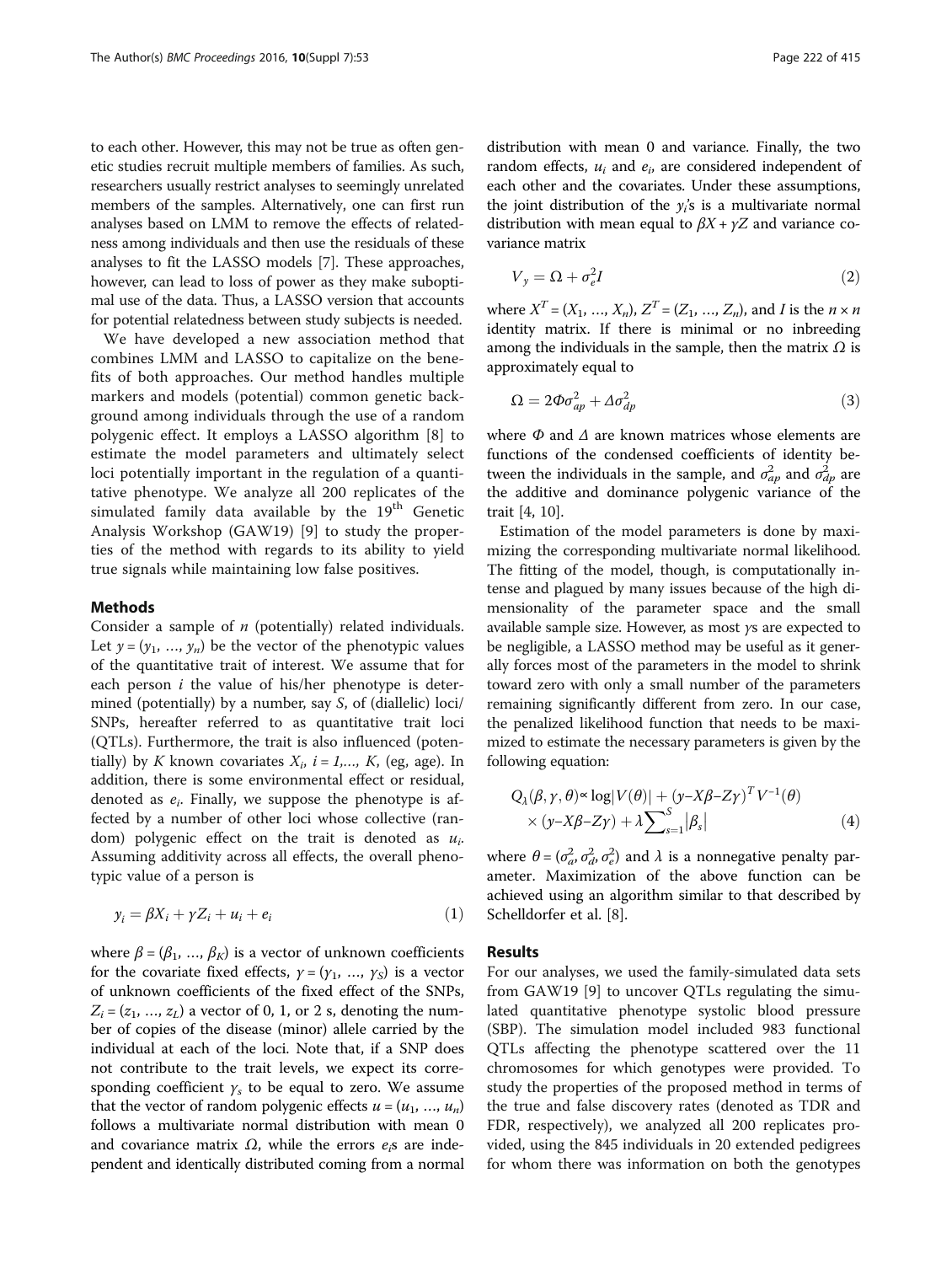<span id="page-2-0"></span>and phenotypes. Note that the genotypes of all the individuals were identical in all replicates. The only information varying from replicate to replicate was the simulated phenotypes.

We used the SBP at the last known appointment as the phenotype of interest and the imputed genotypes provided as those were used in the generation of the simulated phenotypes. Because of the large number of SNPs available, greater than 8,000,000, we preprocessed the genotypes to reduce the number of SNPs used in the analyses to reduce the computational burden. We excluded SNPs with minor allele count less than 10 copies in the entire data set (roughly minor allele frequency <0.01) to avoid potential problems with unstable estimates of the model parameters in equation ([1\)](#page-1-0). We spaced the markers so that the minimum distance between consecutive SNPs was at least 0.5 kbp. We did not consider filtering criteria that were based on the genotyping rate, call rate, or Hardy-Weinberg equilibrium as the data had already been cleaned with respect to those. The preprocessing of the genotypes resulted in a genetic map consisting of 952,366 SNPs. Not surprisingly, of the original 983 simulated QTLs, only 115 remained in the reduced map as the vast majority of the QTLs under the simulation model had rare minor alleles.

The number of SNPs on the map was prohibitively large for directly implementing our approach. So, we implemented a 2-step scheme to reduce the number of SNPs used when fitting the penalized model. Two-step methods are routinely employed when the computational intensity of a method prohibits direct use of the method on a GWAS [\[4](#page-5-0)]. In phase I, we performed a genome-wide scan using the association test for independent individuals as implemented in PLINK [\[11](#page-5-0)] to identify potentially "interesting" SNPs to be followed up in phase II. We essentially used the same data on both phases of the analysis so results from the 2 analyses are dependent. However, the lack of independence does not pose a major issue in the validity of the results as the purpose of the 2-stage analysis is only to reduce the computational intensity and not for cross-validation. The phase I analysis was based only on data from the 295 unrelated individuals in the sample, while phase II used all 845 related individuals. In phase II, all SNPs that exceeded the set  $p$  value threshold (10E-04 or 10E-05) were used to fit the LASSO model. In all analyses in phase I or II, phenotypes were adjusted for gender, age, smoking status, and blood pressure medication.

The results from the analyses of all replicates are summarized in Table 1. The threshold for declaring a SNP "significant" on phase I was set to a  $p$  <1E-05. A SNP was called as "significant" if its  $p$  value was less than the given threshold (for the PLINK analysis) or if its coefficient was different from zero in the optimal LASSO model. We present the results for 3 LASSO analyses. The first, Add, represents an analysis in which the random polygenic effect was assumed to consist of only additive genetic variance, that is, the covariance structure was assumed to be  $\Omega = 2\Phi \sigma_a^2$ . The second model, Add-Dom, assumed that the trait had also a dominance effect and thus the matrix  $\Omega$  was set to have the form  $\Omega = 2\Phi \sigma_a^2 + \Delta \sigma_d^2$ . Finally, for comparison, we also implemented the standard LASSO method that assumes that all individuals in the study are unrelated, denoted as Ind. The standard LASSO approach is a subcase of our approach where matrix  $\Omega$  is the 0 matrix.

The first group of columns in the table, "Significant SNPs," summarizes the number of SNPs declared "significant" by each method. The second section, "QTLs discovered," summarizes the number of QTLs declared "significant" and is used to gauge the TDR of the

| Method <sup>a</sup> | IC <sub>p</sub>          | Significant SNPs <sup>c</sup> |                 | QTLs discovered <sup>a</sup> |                   |                 | SNPs within 2 kbp of QTL <sup>e</sup> |                   |                 |
|---------------------|--------------------------|-------------------------------|-----------------|------------------------------|-------------------|-----------------|---------------------------------------|-------------------|-----------------|
|                     |                          | Mean <sup>t</sup>             | SD <sup>t</sup> | TDR <sup>9</sup>             | Mean <sup>t</sup> | SD <sup>†</sup> | TDR <sup>9</sup>                      | Mean <sup>t</sup> | SD <sup>t</sup> |
| <b>PLINK</b>        | $\overline{\phantom{0}}$ | 37.1                          | 98.9            | 0.020                        | 0.02              | 0.14            | 0.240                                 | 0.23              | 0.60            |
| Add                 | <b>AIC</b>               | 14.4                          | 5.3             | 0.000                        | 0.00              | 0.00            | 0.010                                 | 0.01              | 0.10            |
|                     | <b>BIC</b>               | 7.0                           | 3.7             | 0.000                        | 0.00              | 0.00            | 0.010                                 | 0.01              | 0.10            |
| Add-Dom             | <b>AIC</b>               | 14.4                          | 5.3             | 0.000                        | 0.00              | 0.00            | 0.010                                 | 0.01              | 0.10            |
|                     | <b>BIC</b>               | 7.1                           | 3.7             | 0.000                        | 0.00              | 0.00            | 0.010                                 | 0.01              | 0.10            |
| Ind                 | <b>AIC</b>               | 22.1                          | 9.1             | 0.000                        | 0.00              | 0.00            | 0.020                                 | 0.02              | 0.14            |
|                     | <b>BIC</b>               | 15.0                          | 6.2             | 0.000                        | 0.00              | 0.00            | 0.010                                 | 0.01              | 0.10            |

**Table 1** Results of the analyses of the 200 replicates of the simulated data for SBP

<sup>a</sup>Method used/covariance structure of random polygenic effect (for LASSO): PLINK PLINK analysis results, Add assuming only additive genetic variance, Add-Dom assuming both additive and dominance genetic effect, Ind assuming members independent

<sup>b</sup>Information criterion used to select best model: AIC Akaike, BIC Bayesian

 $K$  SNumber of SNPs with a p value <1E-05 (PLINK) or nonzero coefficient on the optimal LASSO model

 $d$ Number of actual simulated QTLs with a p value <1E-05 (PLINK) or nonzero coefficient on the optimal LASSO model

<sup>e</sup>Number of SNPs with a p value <1E-05 (PLINK) or nonzero coefficient on the optimal LASSO model located within 2 kbps from a QTL

Mean and standard deviation of the number of SNPs over the 200 replicates

<sup>g</sup>Proportion of replicates with at least 1 SNP/QTL with a p value <1E-05 (PLINK)/nonzero coefficient on the optimal LASSO model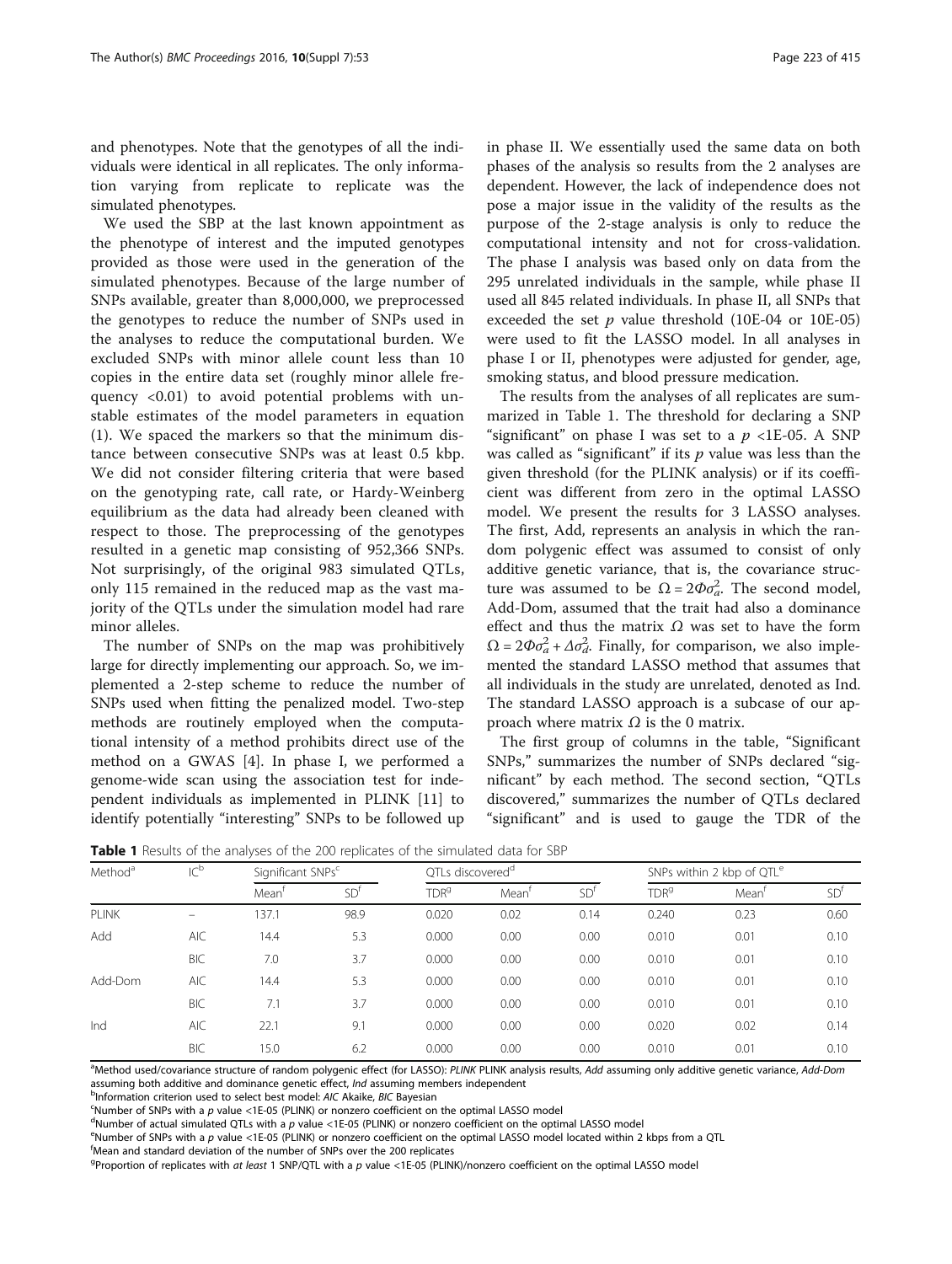method. This column uses a very strict definition of what constitutes "true" hit. A more relaxed rule for what constitutes a true signal considered as a true hit any SNP that resided within (an arbitrary) 2 kbp from any QTL. There were 2248 SNPs on the map that were within 2 kbp from a simulated QTL. The results using this definition are summarized in the "SNPs within 2 kbp from QTL" section of the table.

From Table [1](#page-2-0), we can see that, even though PLINK identified, on average, 137.1 SNPs as significant, in only 2 % of the replicates did these SNPs include any simulated QTL, while approximately 24 % of the replicates included at least 1 significant SNP within 2 kbp of a QTL. This result, along with the fact that of the 115 QTLs remaining after genotype cleaning PLINK was able to identify approximately 0.02 QTLs per replicate, suggests a poor performance of the method in phase I. This performance can be partially explained by the low contribution of each QTL on the phenotype and the small sample size, which resulted in low power to detect these QTLs.

The results from the LASSO analyses show that modeling the relatedness of the individuals in the sample pays off, regardless of whether we did (Add-Dom) or did not (Add) model the dominance effect. The LASSO method for related individuals, on average, reduced the number of SNPs with nonzero coefficients in the final model relatively to the corresponding number from the standard LASSO method (Ind). For example, when the Bayesian information criterion (BIC) was used to select the best model, the Ind model resulted in 15 significant SNPs, whereas both the Add and the Add-Dom models included, on average, approximately 7 "significant" SNPs,, marking a reduction of approximately 53 % in the number of "significant" SNPs. For this particular data, it appears that using the more complex modeling of the covariance structure of the random effect had no significant effect on the performance of the method, as the results from both the additive (Add) and the additive-dominance (Add-Dom) models were almost identical. This was expected as the particular phenotype (SBP) was generated using a model with only additive effects. The choice of

the information criterion was also not surprising. BIC being stricter resulted in models that, on average, included fewer SNPs with nonzero coefficients, 7.1 from 137.1, than when Akaike information criterion (AIC) was used. The actual TDR of the method, though, appears very low (approximately 1 %). This is not surprising as the TDR of the method was affected by the low discovery rate of the PLINK analysis.

To further study the TDR of the LASSO method, we reanalyzed the data using a less-strict threshold,  $p < 1E$ -04, for declaring significant SNPs with the PLINK analysis in hopes of increasing the number of actual simulated QTLs "identified" in the phase I analyses. For the LASSO model, we opted not to fit the Add-Dom model as it significantly increases the analysis time and, based on the analysis above, we did not anticipate the results of the 2 models to significantly differ. Table 2 presents the results. Even though the new threshold in the GWAS analysis resulted in an average of approximately 695.8 significant SNPs, it did not increase the number of true hits. The PLINK analysis uncovered at least 1 QTL in approximately 74 % of the replicates, with an average of 1.9 SNPs within 2 kbp from a simulated QTL. Consequently, the TDR of the LASSO methods was low, less than 20 %, with the models resulting from the BIC criterion having an even lower TDR. In contrast, the LASSO model with the additive component was able to significantly reduce the number of SNPs with nonzero coefficients in the optimal model from approximately 695.8 SNPs to only 14.1, marking a 3-fold decrease from the corresponding number from the independent LASSO (41.2 SNPs on average).

In an effort to increase the number of true QTLs identified, we repeated the analyses, using the genome-wide efficient mixed-model analysis (GEMMA) software [\[3](#page-5-0)] in phase I to perform the GWAS. GEMMA performs single-marker analyses for multiple related individuals by modeling relatedness using a random polygenic effect whose covariance structure has the same form as the one we used in our LASSO method. Because the method can handle families of arbitrary size and

**Table 2** Results of the analyses using p value threshold of 1E-04 for the PLINK analyses<sup>a</sup>

| Method | $\mathsf{IC}$            | Significant SNPs |           | OTLs Discovered |      |           | SNPs within 2 kbp of QTL |      |           |
|--------|--------------------------|------------------|-----------|-----------------|------|-----------|--------------------------|------|-----------|
|        |                          | Mean             | <b>SD</b> | TDR             | Mean | <b>SD</b> | <b>TDR</b>               | Mean | <b>SD</b> |
| PLINK  | $\overline{\phantom{0}}$ | 695.8            | 287.7     | 0.135           | 0.13 | 0.36      | 0.735                    | 1.89 | 1.87      |
| Add    | <b>AIC</b>               | 37.4             | 17.1      | 0.005           | 0.01 | 0.07      | 0.120                    | 0.12 | 0.33      |
|        | <b>BIC</b>               | 14.1             | 5.8       | 0.000           | 0.00 | 0.00      | 0.015                    | 0.02 | 0.13      |
| Ind    | <b>AIC</b>               | 63.84            | 21.0      | 0.005           | 0.01 | 0.07      | 0.200                    | 0.20 | 0.47      |
|        | <b>BIC</b>               | 41.2             | 10.6      | 0.005           | 0.01 | 0.07      | 0.130                    | 0.13 | 0.38      |

<sup>a</sup>For definitions of the abbreviations refer to the footnotes to Table [1](#page-2-0)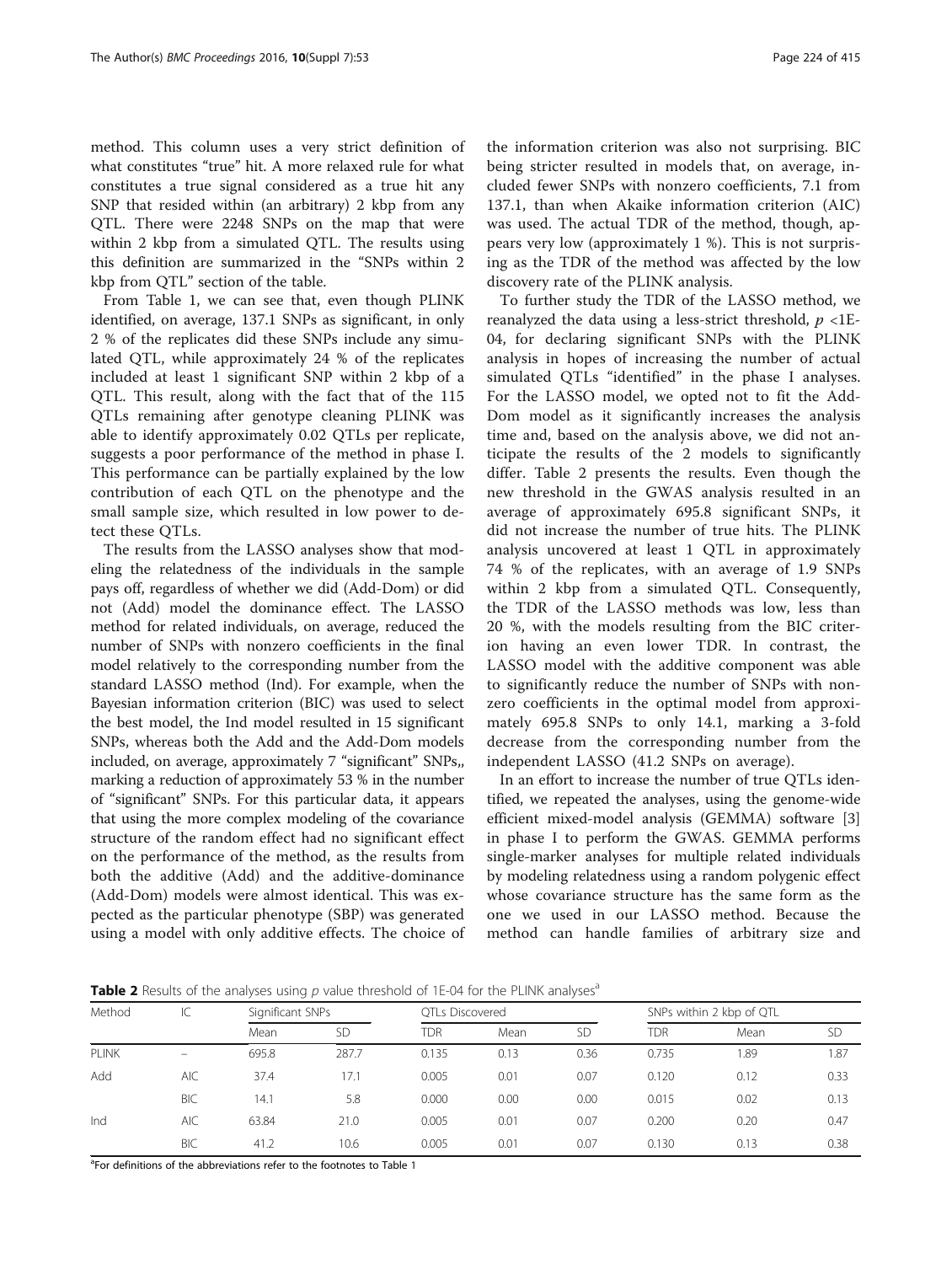| Method       | $\mathsf{IC}$            | Significant SNPs |           | OTLs Discovered |      |           | SNPs within 2 kbp of QTL |      |           |
|--------------|--------------------------|------------------|-----------|-----------------|------|-----------|--------------------------|------|-----------|
|              |                          | Mean             | <b>SD</b> | TDR             | Mean | <b>SD</b> | TDR                      | Mean | <b>SD</b> |
| <b>GEMMA</b> | $\overline{\phantom{0}}$ | 583.8            | 195.9     | 0.600           | 0.7  | 0.7       | 0.800                    | 4.1  | 3.3       |
| Add          | <b>AIC</b>               | 84.4             | 15.1      | 0.100           | 0.1  | 0.2       | 0.300                    | 0.4  | 0.7       |
|              | <b>BIC</b>               | 25.3             | 25.7      | 0.000           | 0.0  | 0.2       | 0.200                    | 0.2  | 0.4       |
| Ind          | <b>AIC</b>               | 105.2            | 16.2      | 0.000           | 0.0  | 0.2       | 0.300                    | 0.4  | 0.6       |
|              | <b>BIC</b>               | 80.6             | 18.0      | 0.000           | 0.0  | 0.2       | 0.300                    | 0.3  | 0.6       |

**Table 3** Results of the analyses using p value threshold of 1E-04 for the GEMMA analyses<sup>a</sup>

<sup>a</sup>For definitions of the abbreviations refer to the footnotes on Table [1](#page-2-0)

structure, we used all available data for both stages of the analyses (I and II). Table 3 summarizes the results for a  $p$ value threshold of 1E-04 for the GEMMA analyses.

Table 3 shows that use of all available data to identify potential QTLs in phase I of the analysis slightly increased the power of the method to identify at least 1 true simulated QTL to 80 % from 73.5 % when PLINK was used. Furthermore, GEMMA slightly increased the number of SNPs within 2 kbp of a true simulated gene from 1.89 using PLINK to approximately 4.1, on average, even though fewer SNPs advanced to phase II (583.8 vs. 695.8, on average). Similarly, the 2-step method using GEMMA resulted in a small increase in power to identify at least 1 SNP within 2 kbp of a QTL to 20 % from 12 % when PLINK was used in phase I. However, the cost of the increase in the power was a significant increase in the number of SNPs with nonzero coefficients in the final model. The best model based on the BIC criterion on average resulted in 25.3 "significant" SNPs, up from 14.1 when PLINK was used in phase I. This behavior is not surprising. Our LASSO method and GEMMA model the quantitative phenotype in the same way; consequently, LASSO tends to overfit the data, resulting in a larger number of SNPs with nonzero coefficients in the final model.

# **Discussion**

We have presented a 2-stage approach that uses a LASSO method for analyzing quantitative phenotypes of (potentially) related individuals. We first perform a GWAS to uncover SNPs potentially associated with the regulation of the phenotype. Next, a multivariate LASSO approach that accounts for relevant covariates and relatedness among the study participants is used to further weed out additional SNPs. The method models relatedness of individuals in the sample through inclusion of a random polygenic effect whose covariance structure reflects relatedness of the individuals. We used the GAW19 simulated family data to study the properties of the method and to compare its performance to the standard LASSO for unrelated individuals.

In application to the GAW19 simulated data, our results indicate that incorporating the relatedness of individuals in the LASSO model can help significantly reduce the number of non–trait-regulating SNPs falsely inferred as associated with the trait relatively to the standard LASSO approach, which assumes unrelated individuals. Furthermore, for these particular data, it appears that including a dominance genetic effect in the model has no significant effect other than to increase the computational intensity of the method. This was expected as the particular data were generated without dominance effects.

# Conclusions

The power of the LASSO method appears to be small, mainly as a result of the inability of the initial GWAS scan to identify QTLs to take forward for further analysis. In an attempt to increase the number of QTLs selected for the phase II analysis, we explored 2 methods for the GWAS: (a) using PLINK on only the founders of the pedigrees, and (b) using GEMMA to allow for related individuals and use of all study participants. Unfortunately, even though the GEMMA analysis yielded a slightly larger number of true signals, neither of the 2 methods was able to advance to the next stage a significant number of true QTLs. This behavior could potentially be a result of the low contribution of the simulated QTLs to the phenotype. Perhaps using other methods in stage I, such as the transmission disequilibrium test or family-based association test, on an appropriate subset of the data, may increase the number of QTLs that are carried forward, thereby potentially increasing the TDR of the method.

#### Acknowledgements

This work was sponsored by grant R01HL085197 from NIH. Publication of this article was funded by the Department of Mathematics, Physics, and Statistics at the University of Sciences.

#### Declarations

This article has been published as part of BMC Proceedings Volume 10 Supplement 7, 2016: Genetic Analysis Workshop 19: Sequence, Blood Pressure and Expression Data. Summary articles. The full contents of the supplement are available online at [http://bmcproc.biomedcentral.com/](http://bmcproc.biomedcentral.com/articles/supplements/volume-10-supplement-7) [articles/supplements/volume-10-supplement-7.](http://bmcproc.biomedcentral.com/articles/supplements/volume-10-supplement-7) Publication of the proceedings of Genetic Analysis Workshop 19 was supported by National Institutes of Health grant R01 GM031575.